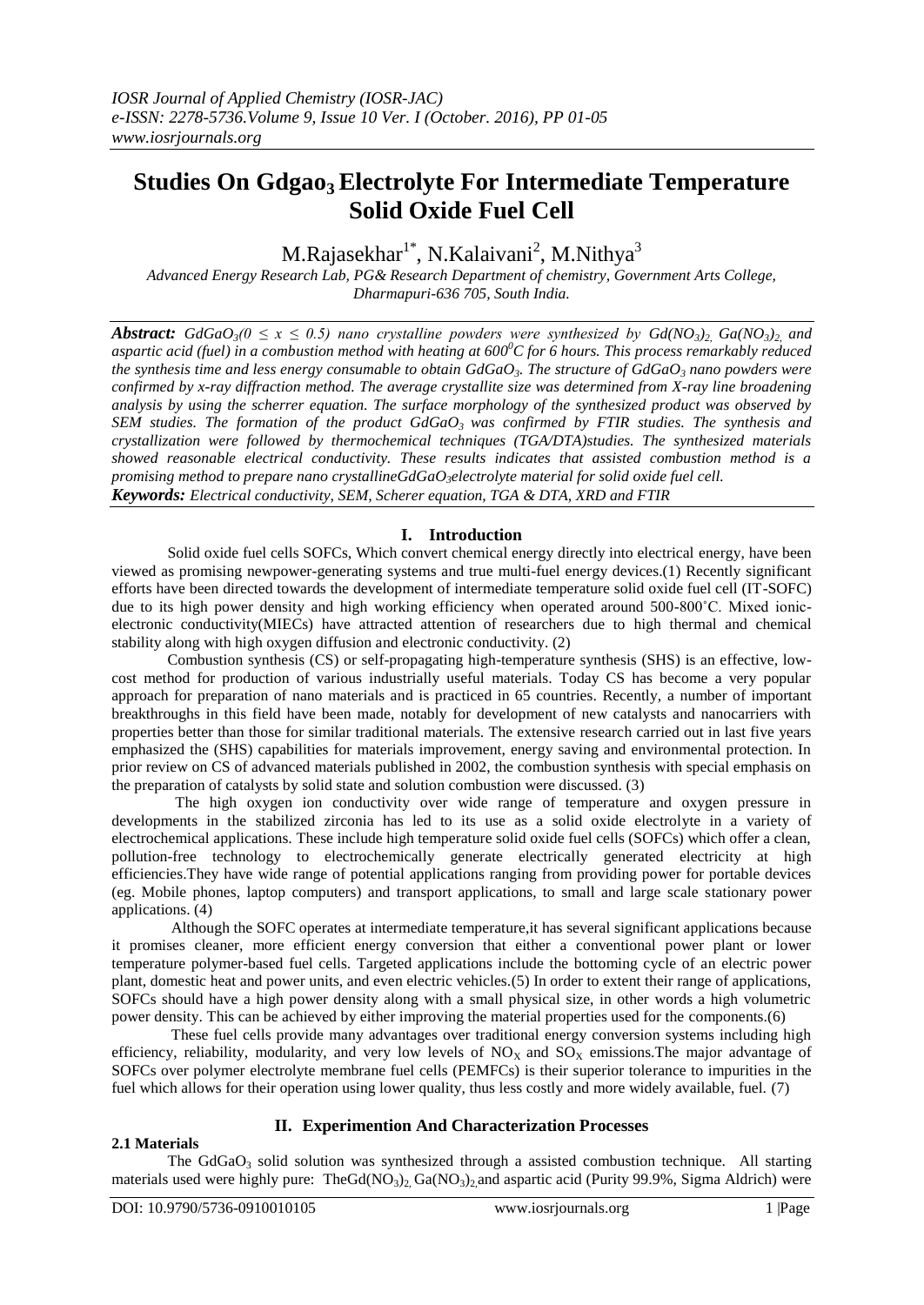used as reagents. All of the reagents, in requisite stoichiometric ratio, were dissolved in the double distilled deionized water, separately. Later, all of the solutions were mixed together and stirred to obtain a homogeneous solution. A gel was appeared after continuous stirring at 80˚C for depending on the element

#### **2.2 preparation**

The nano-crystalline  $GdGaO<sub>3</sub>$ was synthesized by assisted combustion method. In this method, stoichiometric amount of  $Gd(NO_3)$ <sub>3</sub>,  $Ga(NO_3)$ <sub>2</sub>, and aspartic acid (fuel) in small quantity of distilled water to form a homogeneous solution. This solution was kept at constant heating at  $80^{\circ}$ C to obtain the foamy powders of  $GdGaO<sub>3</sub>$  is shown in flow chart as.2.1 ForCalcination, the foamy powder was carried out in a muffle furnace at 600˚C for six hours.



**Fig.2.1.** Flow chart of assisted combustion synthesis of GdGaO<sub>3</sub>

## **2.1 Characterization of produced particles**

## **2.1a. X-ray diffraction (XRD) analysis:**

The X-ray data were recorded in terms of the diffracted X-ray intensities (I) vs .2θ. The crystalline size was calculated with the help of scherrer' s formula, which is given as

## $D = 0.9\lambda/6\cos\theta$ .

Where D is the crystallite size, β is the full-width at half-maximum (FWHM) of the most intensity \Wdiffraction peak in radians, θ is the diffraction angle and λ is the wave length of X-ray radiation.

#### **2.1b. Morphological studies**:

Morphology of the produced powder was analysed with scanning electron microscopy SEM model (Leo series 1430 VP) equipment with INCA was used to determine the morphology ofsamples.

## 2**.1c. Thermal gravimetric analysis/differential temperature analysis (TGA/DTA):**

TGA is a process which relies on measuring the change in physical and chemical properties of a sample as a function of temperature (with constant heating rate) or as a function of time (with constant temperature). It is predominantly used for determining the features of a material that exhibit either mass loss or gain due to decomposition, oxidation or loss of volatiles.

DTA is a technique which rests on obtaining chemical composition of a substance under heating condition.

## **2.1d. Fourier transform infrared (FTIR) spectroscopy:**

The synthesized sample was analysed with FTIR spectrometry. During this process, a small amount of powder was mixed along with IR grade powder and then this powder was transferred in to a sample cup of the diffuse reflectance accessory and scanned in a region of about 400-4000cm<sup>-1</sup>. The electrical conductivity of the sintered pellets were measured by a dc-four probe method in which temperatures range  $200-700^{\circ}\text{C}$  in air

## **3.1. Analysis Of Crystal Structure**

## **III. Result And Discussion**

The powder XRD analysis was performed on the preparedGdGaO3nanocrystallinepowders at  $600^{\circ}$ C for 6 hours. It was used for identifying the crystallite size of  $GdGaO<sub>3</sub>$  powder. The peaks in the XRD plots were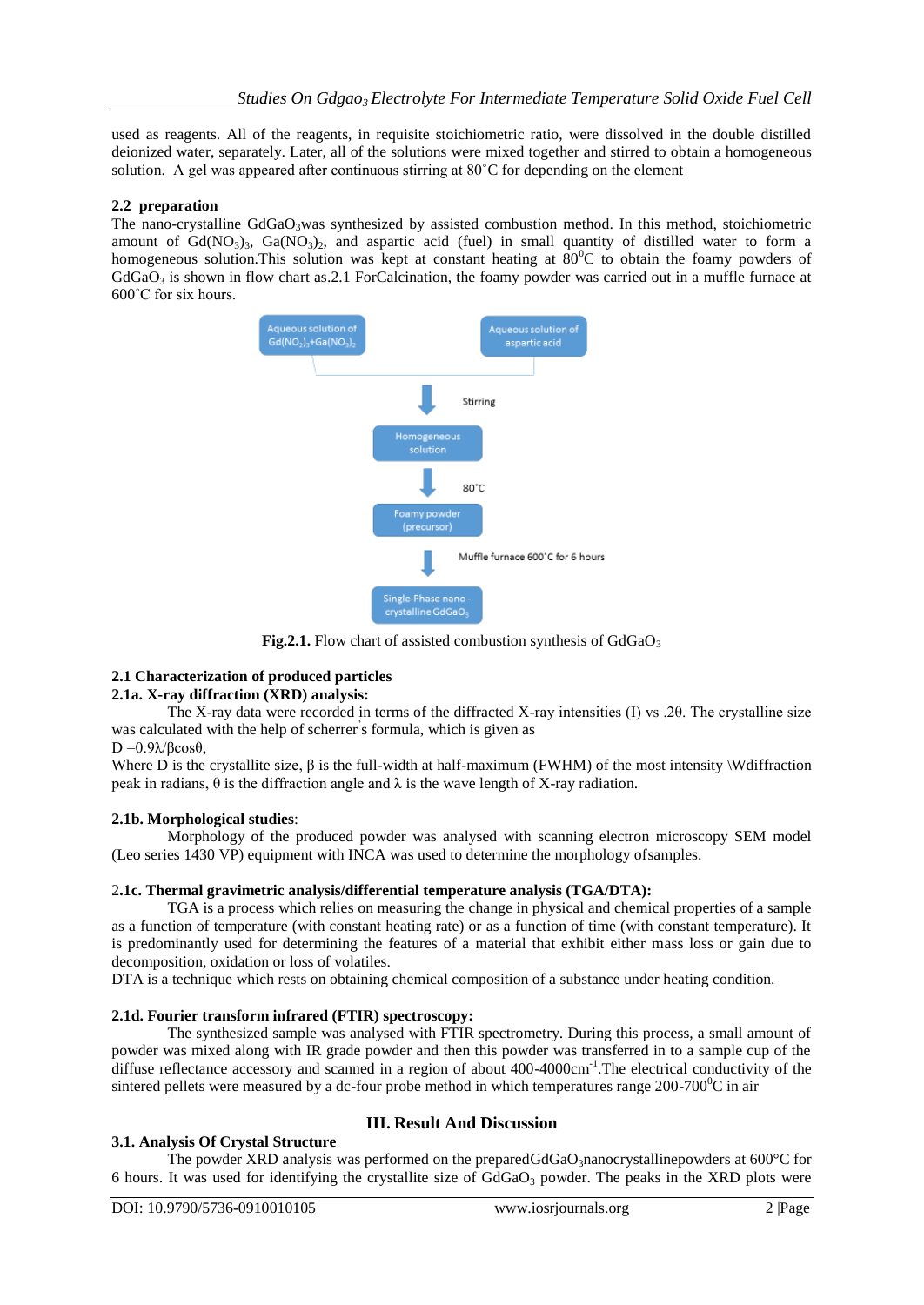sharp which indicated nanocrystalline structure. The obtained XRD data were profile-fitted with  $X'$  pert high score plus software before indexing. All of the diffracted peaks are broader than usually observed for highly crystalline solids. The broadening in the diffracted peak is attributed to the super fine crystalline nature of composites. The obtained lattice constant (a=6.8685 $\hat{A}$ , b=2.5961 $\hat{A}$ , and c=3.4343 $\hat{A}$ ) and their lattice volume  $[61.2381Å]$ , indicates that the GdGaO<sub>3</sub> belongs to orthorhombic. Furthermore, the crystalline size increases with an increase in X with in the solid solubility limit.It is identical with sample prepared by conventional solid state method. The crystallite size of the GdGaO<sub>3</sub> is 32.



**Fig 3.1** X-ray diffraction pattern of GdGaO<sub>3</sub>

#### **3.2ANALYSIS OF CRYSTAL STRUCTURE SEM analysis:**

Fig.3.2 shows the microstructure of  $GdGaO<sub>3</sub>$  powder obtained at the 600°C for 6 hours. The surface morphology of material in the form of Ortho rhombic structure and agglomeration were investigated with scanning electron microscope. The particle size was distribution for  $GdGaO<sub>3</sub>$ powders, the average crystallite size was 32 nm. The particles are uniformly distributed. There is agglomeration of the particles. The particles of the synthesized products are in nanorange.



**Fig 3. 2 SEM photograph of GdGaO<sub>3</sub>** 

#### **3.3. THERMAL ANALYSIS TGA/DTA:**

Fig 3.3 shows that TGA/DTA pattern obtained on  $GdGaO<sub>3</sub>$  powder. In the TGA pattern the  $GdGaO<sub>3</sub>$ sample showed a weight loss of about 0.026 mg/min until  $65^{\circ}$ C. The sample continuously weight loss at 4.0. The sample on further heating from  $100^{\circ}$ C-800 $^{\circ}$ C, showed slight weight gain and loss of about 0.026mg/min. Again the sample showed a weight increase from  $335.97^{\circ}$ C-560.53 $^{\circ}$ C and loss of 0.580mg/min during further heating upto 584.53<sup>o</sup>C. The weight gain and weight loss indicated that the GdGaO<sub>3</sub> powder exhibited easy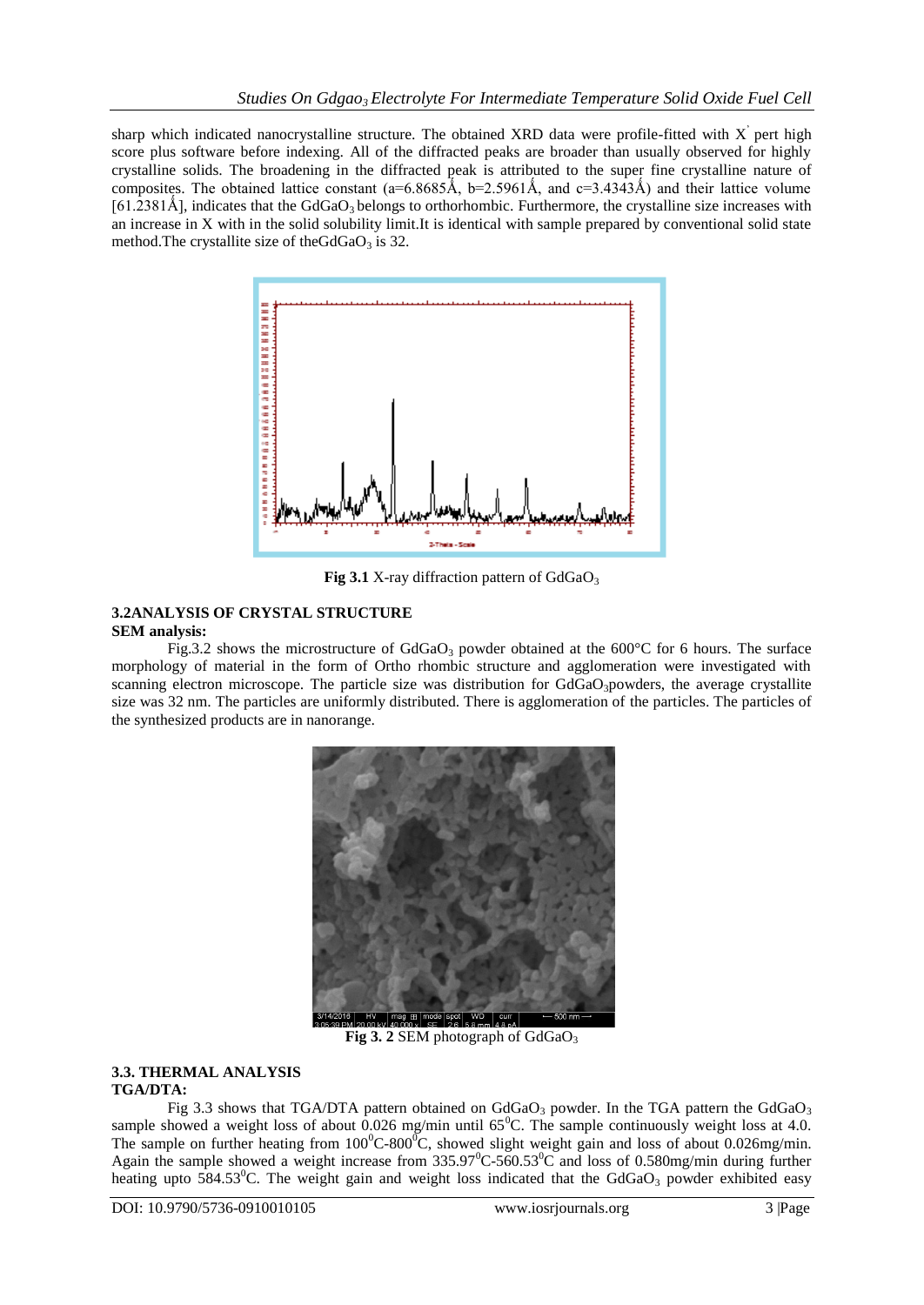reversible absorbtion-desorbtion of oxygen from air. The weight loss is minimum because of the removal of residual H2O and different gases. The chemical decomposition with an increases of temperature was examined through DTA and it appeared as the endothermic and exothermic peaks in the DTA curve. From the DTA curve, it is seen that a broad exothermic peak at  $586.83^{\circ}$ C occurred due to the weight losses between  $39.95^{\circ}$ C-725.7<sup>o</sup>C in TGA curve. From the above TGA/DTA data, the  $GdGaO<sub>3</sub>$ gradually absorbs the oxygen from air with temperature.



Fig. 3.3 TGA &DTA of GdGaO<sub>3</sub>

## **3.4. FTIR analysis:**

FTIR spectroscopy was used to verify the functional groups present in the crystal and to investigate their vibrational behavior in solid state. The infrared spectrums of synthesized samples of  $GdGaO<sub>3</sub>$  powder are shown in fig.5.4. The powder exhibited a strong bond at  $600-900$  cm<sup>-1</sup> due to the stretching mode of the Ba-O bond in the structure. The peak appeared at 1077.0 cm<sup>-1</sup> corresponds to the H-O-H bond mode confirming the presence of moisture in the sample. The peak appeared at  $1406.3$  cm<sup>-1</sup> is due to the presence of  $CO_2$  in the sample. The sample GdGaO<sub>3</sub> exhibited a low intensity peak at 1497.1 cm<sup>-1</sup> sample exhibited two peaks obtained between the wavelength regions  $1400-1600$  cm<sup>-1</sup> and observed at 1077.0, 1406.3, and 1497.1 cm<sup>-1</sup>. The peak appeared at 1077.0 cm<sup>-1</sup> is related to the O-H stretching vibration of  $H_2O$  in the sample .The major peak reported for  $GdGaO<sub>3</sub>$  in literature coincide with the observed FT-IR spectrum for  $GdGaO<sub>3</sub>$  which confirmed the single phase of this material.



Fig 3.4 FT-IR spectrum of GdGaO<sub>3</sub>

#### **3.5. CONDUCTIVITY**

The Electrical Conductivity of  $GdGaO<sub>3</sub>$  was measured at temperature 100-700°C in air is shown in fig 3.5. The  $GdGaO<sub>3</sub>$  was a mixed conductor. The total conductivity involved both electronic and ionic conductivity terms, due to the presence of holes and oxygen vacancies. The ionic conductivity was about two orders of magnitude lower than electrical conductivity. The charge imbalance caused by a replacement of  $Ga^{2+}$  could be